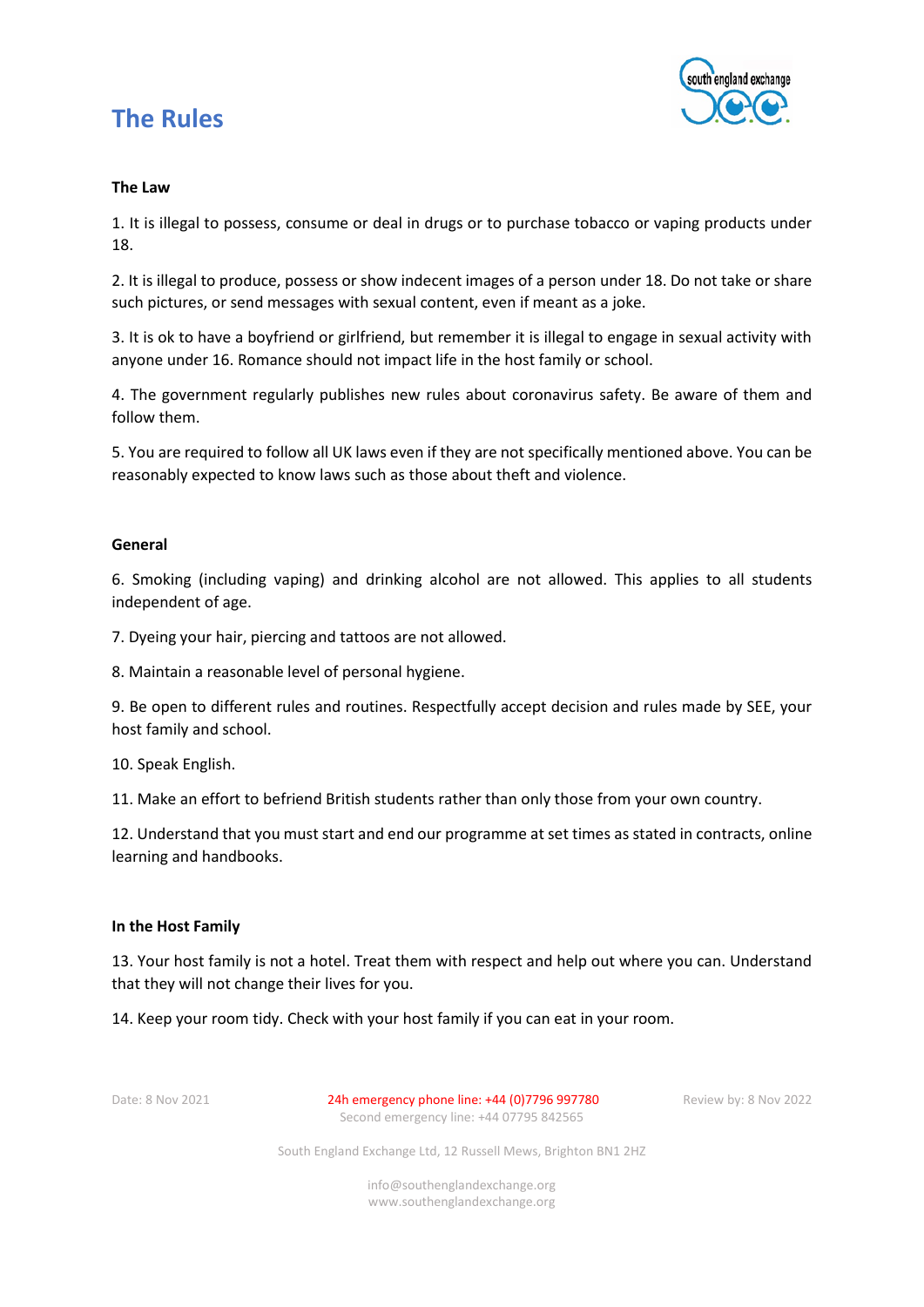# **The Rules**



15. Check with your host family which bathroom you can use and if there is anything you should do during or after use, such as wiping up or cleaning. You must never leave a mess behind.

16. Check with your host family if you should do your own washing.

17. Check if you can prepare food in the kitchen and if it is ok to use food items the host family have bought.

18. Always ask before you invite guests to the host family home.

19. Don't change your diet during the exchange. You cannot decide to suddenly become a vegetarian or vegan, or to start eating meat. Stick to the diet you indicated in your application form.

20. Remember it is rude to keep looking at your phone when you are in company.

21. Ask your host family for permission to use their Wifi and if there are any limits on data usage. Maybe they allow you to use their home computers and devices, but you should always check first.

22. Internet use must not be excessive. It prevents integration and can tire you out when going online late at night. Switch off your devices at a reasonable time. SEE does not set a specific time, but you ought to discuss this with your host family. They can set rules about internet use. Never enter websites intended for people over 18.

23. Don't take photos or videos of the host family and their home unless they agree to it. If you want to document a problem in the home, ask SEE to have a look with you rather than taking secret pictures.

## **At School**

24. You cannot change school or year group.

25. You must achieve a minimum grade C in all subjects.

26. You must not miss lessons because of trips or other plans.

27. If you are ill, your host family must inform the school. A simple cold is not usually a reason to miss school.

28. Being late for lessons is not acceptable.

29. Each school has their own rules and codes of conduct. Familiarise yourself with them and stick to them. This includes your school's coronavirus policy.

Date: 8 Nov 2021 24h emergency phone line: +44 (0)7796 997780 Review by: 8 Nov 2022 Second emergency line: +44 07795 842565

South England Exchange Ltd, 12 Russell Mews, Brighton BN1 2HZ

info@southenglandexchange.org www.southenglandexchange.org